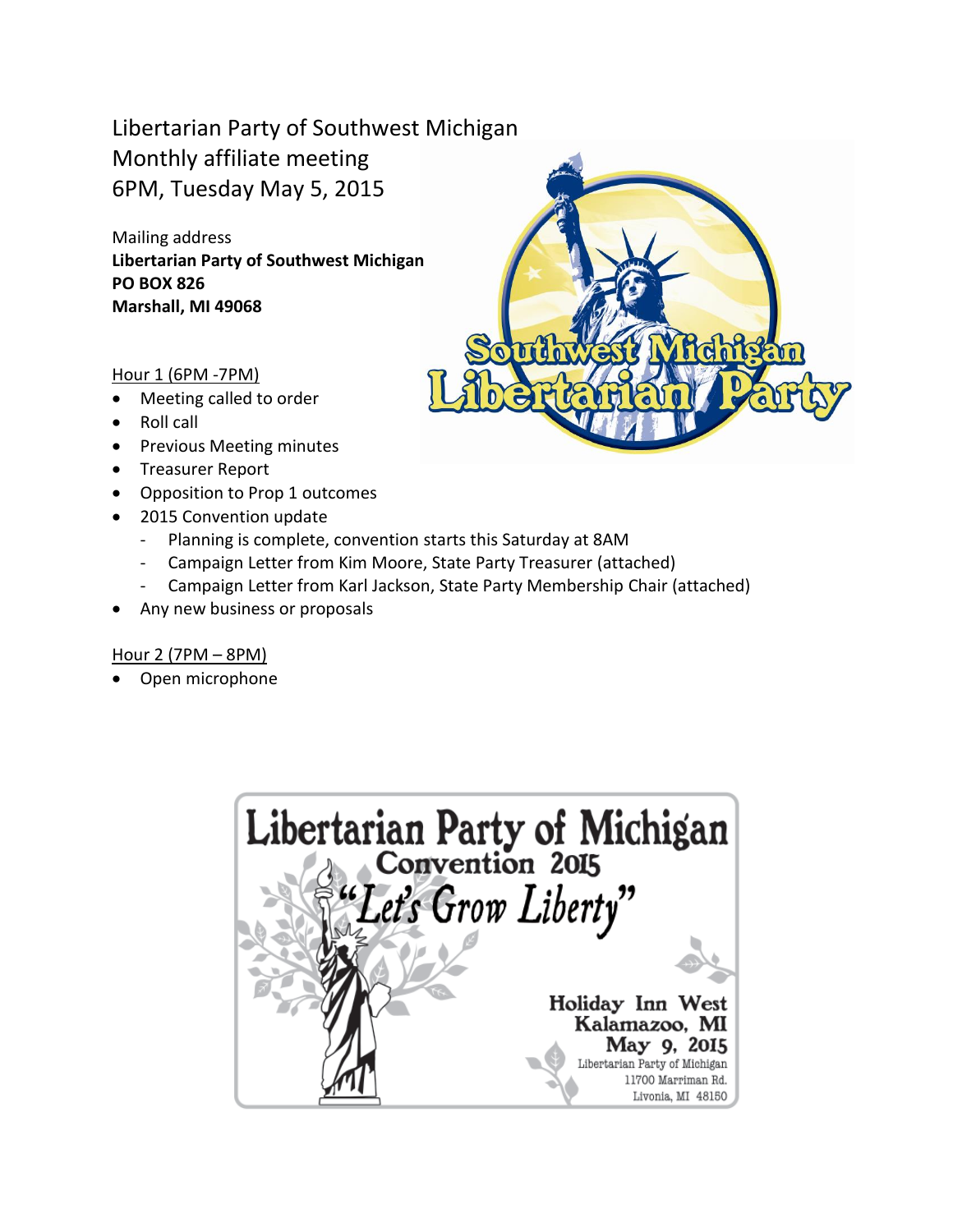# **Libertarian Party of Southwest Michigan Passes Resolution Opposing Proposal 1**

Group Opposes Hefty Tax That Would Affect Michigan Families

Kalamazoo, April 7, 2015 – The Libertarian Party of Southwest Michigan unanimously passed a resolution urging the citizens of Michigan to oppose the upcoming May 5<sup>th</sup> ballot proposal. The resolution highlights the increase in state taxes and the effect it will have on Michigan taxpayers. "This proposal includes massive tax increases that will have an impact on every taxpayer's wallet in the state. We are being sold that this is a silver bullet to fix years, if not decades of legislative failure to adequately fund our roads," said Jason Brandenburg, Chairman of the Libertarian Party of Southwest Michigan. "Cost cutting solutions to allocate more money to our roads without a tax increase have been given to the legislature by many think tanks over the past few years, yet those continued to be ignored. The proponents of this proposal are using the scare tactic that if you do not vote for this, schools will receive less money and people will die due to the condition of our roads," he added.

The group discussed in their monthly meeting after passing the proposal that they are not opposed to the improvement of the state's infrastructure, but would like to see it done without asking the taxpayers of the state for another tax increase. "We all drive on these roads and know improvements need to be made, but the solution is more complex than just more money. We need to look at how the money is being spent and the quality of the repairs to ensure we are getting most out of the money we do allocate."

The Libertarian Party of Southwest Michigan meets the first Tuesday of each month at 6pm at Gallaghers Eatery and Pub. For more information visit their website [www.kazoolp.org](http://www.kazoolp.org/)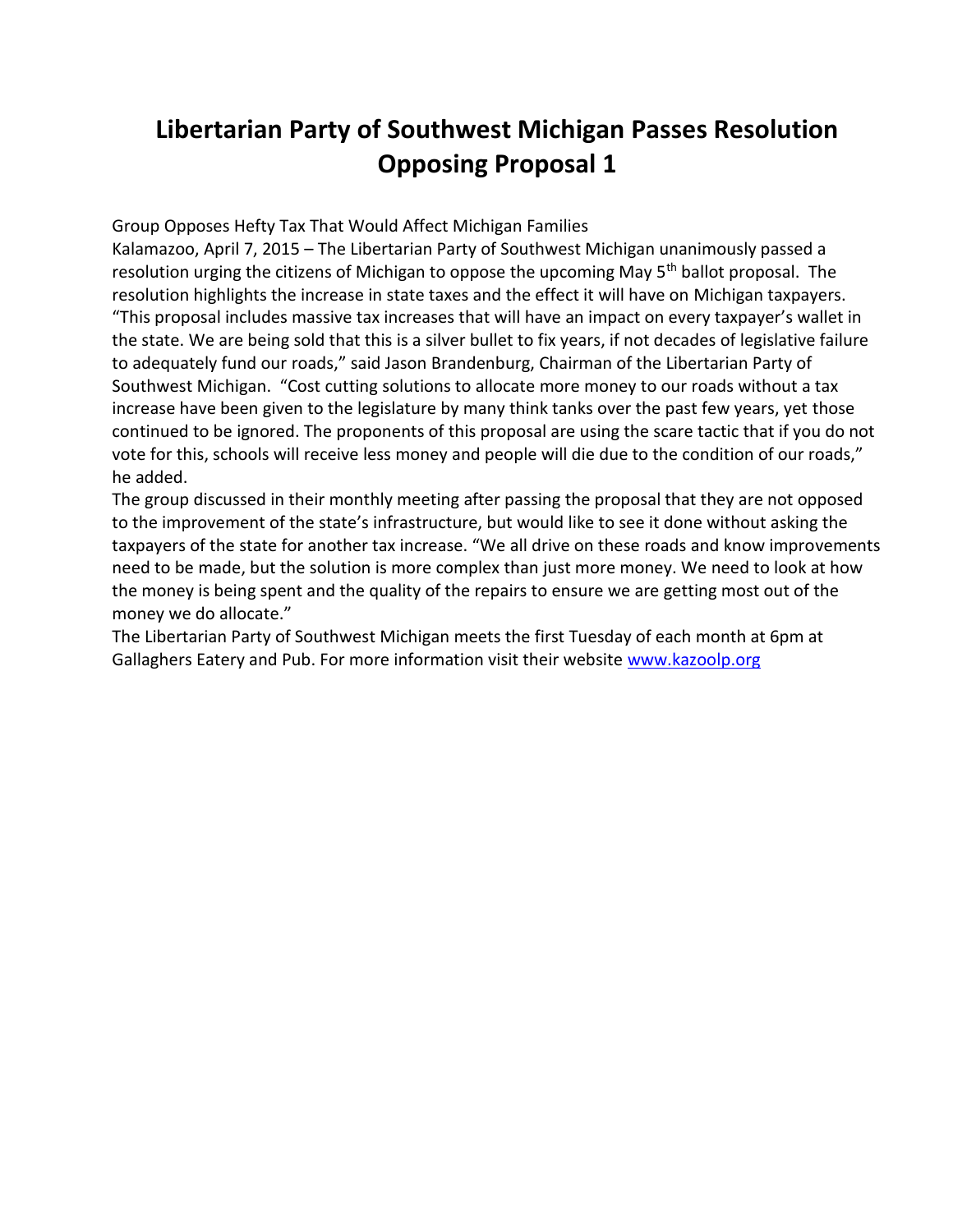Thank you for the confidence that has been shown to me while I've been treasurer of the Libertarian Party of Michigan.

Tonight I am sharing with you the goals that I have for the Libertarian Party of Michigan as Chair. This can not be done without a great team behind me as my whole design is based off of a strong team structure. Being that this is a strong team dynamic I have decided to also endorse a few people:

Choosing of the members campaigning for Vice Chair for me is easy: Karl Jackson has been bringing the affiliates together already in the Growing Liberty Campaign. He has ideas on making sure our leadership is trained properly and he has been working diligently on the new database structure for the membership coordinator in order that anyone who has the ability to review it can have access to it instead of depending on multiple levels of requests. He is already a community leader being a pastor and knows how to work with several different personalities helping them when they have questions, and inspiring them to do their best. He is the type of man I would want in a position that calls directly for his abilities.

For treasurer I am well aware the information and experience that is needed. I believe that professional training and experience are a must for this position. I would highly advice that someone with at LEAST a business degree if not an accounting degree be nominated for this position. And I have decided to endorse Jonathon Osment for this position. He has a business degree AND a large knowledge of Excel (which is what ALL of the treasurers information is stored on). Beyond the business aspect though he has an eagerness to serve the party to the best of his abilities, and his abilities also extend to knowledge of internet operation. Due to my lack in this area I've had to lean on people who have knowledge of certain on-line apps and give them minor access to some financial applications for computer maintenance purposes. Jonathon would not need that, making our accounts more secure than ever as he would be able to set up payment buttons and such himself.

Lastly, I will endorse the person who will most likely be nominated to run against me as an at large. He is the cross between groups that can calm the waters between personalities of our party. He knows a good idea when he hears one and is always ready to help where he can. He is at his best when he is working on a one on one basis whether it be with a single person or with the advocate of an affiliate. This man will be needed to help the polarized personalities to come to common ground. This man is Arnie Davidsons.

There are many others that I would like to have on the LEC, but these are the people that I am aware that are seeking positions at this time that I would like to endorse. In the next few days you may be seeing a few more.

I hope you enjoy the presentation of my campaign.

Thank you for taking your time to be introduced to my vision for the party.

Kimberly Moore, **Treasurer**